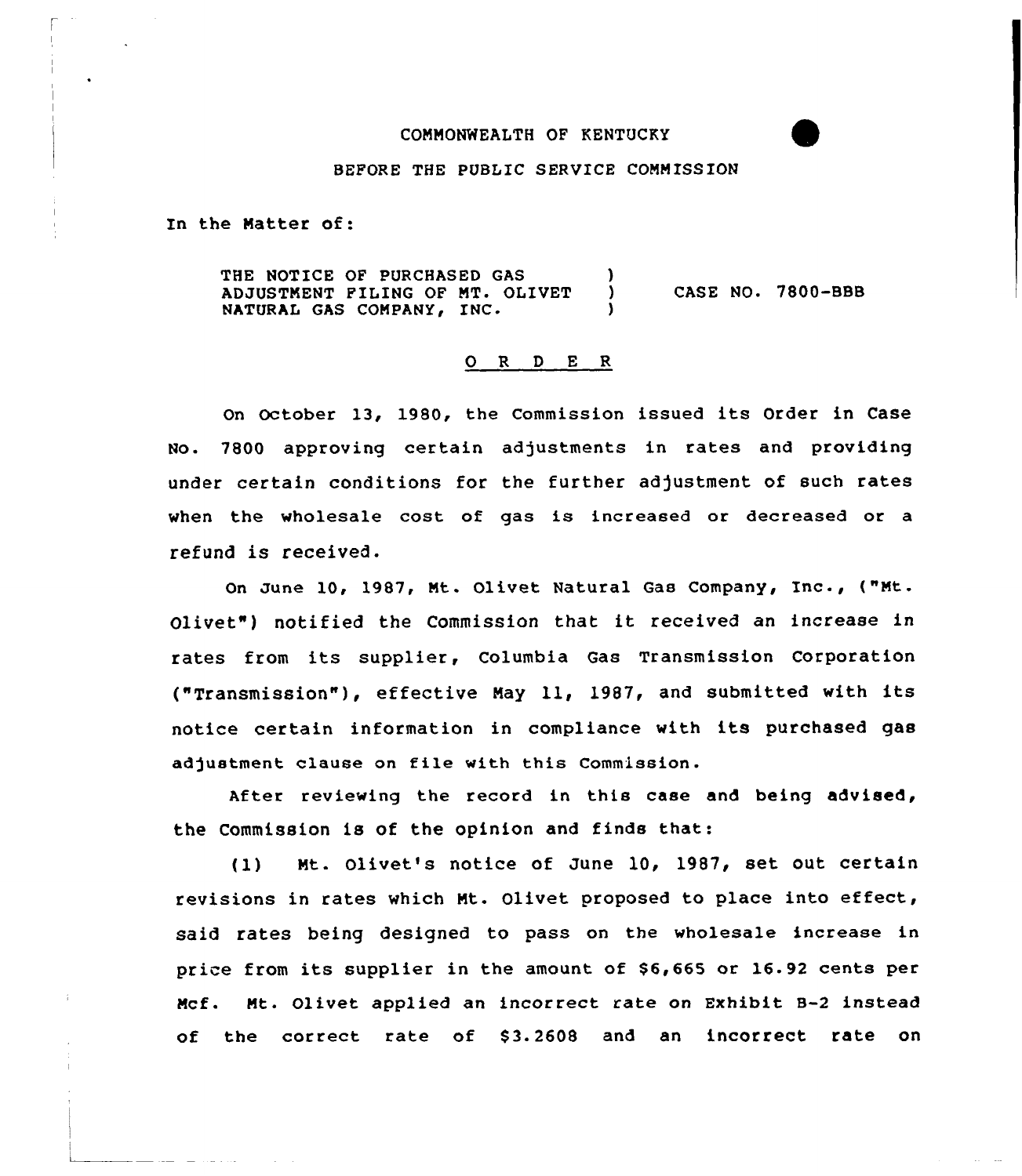Exhibit B-3 instead of the correct rate of  $$3.4246$ . Also, Mt. Olivet incorrectly calculated the increase based on Ncf sales instead of Ncf purchases, in accordance with its purchased gas adjustment clause. In future filings, Mt. Olivet should use the methodology specified in its clause.

(2) Transmission filed revised rates with the Federal Energy Regulatory Commission to be effective May ll, 1987.

(3) <sup>A</sup> legislative change in KRS Chapter 278, effective July 15, 1986, requires 30 days notice of a change in rates with the Commission having the discretion to shorten the required period to 20 days upon shoving of good cause. Reduction in rates vill, as always, be made effective with the date of the supplier decrease. Increases in rates will be effective with 20 days notice providing that:

(a) The effective date from the supplier is not more than 20 days in the future, in which case the actual effective date will be used; and,

(b) The company has included in its filing <sup>a</sup> specific request that <sup>a</sup> tariff sheet or some other notification from the supplier be considered a showing of good cause for 20 days notice. Ht. Olivet included a request for a showing of good cause for 20 days notice. The effective date vill, therefore, be <sup>20</sup> days after Ht. Olivet's notice, or June 30, 1987.

(4) Ht. Olivet's corrected adjustments in rates under the purchased gas adjustment provisions approved by the Commission in its Order in Case No. 7800 dated October 13, 1980, are fair, just,

 $-2-$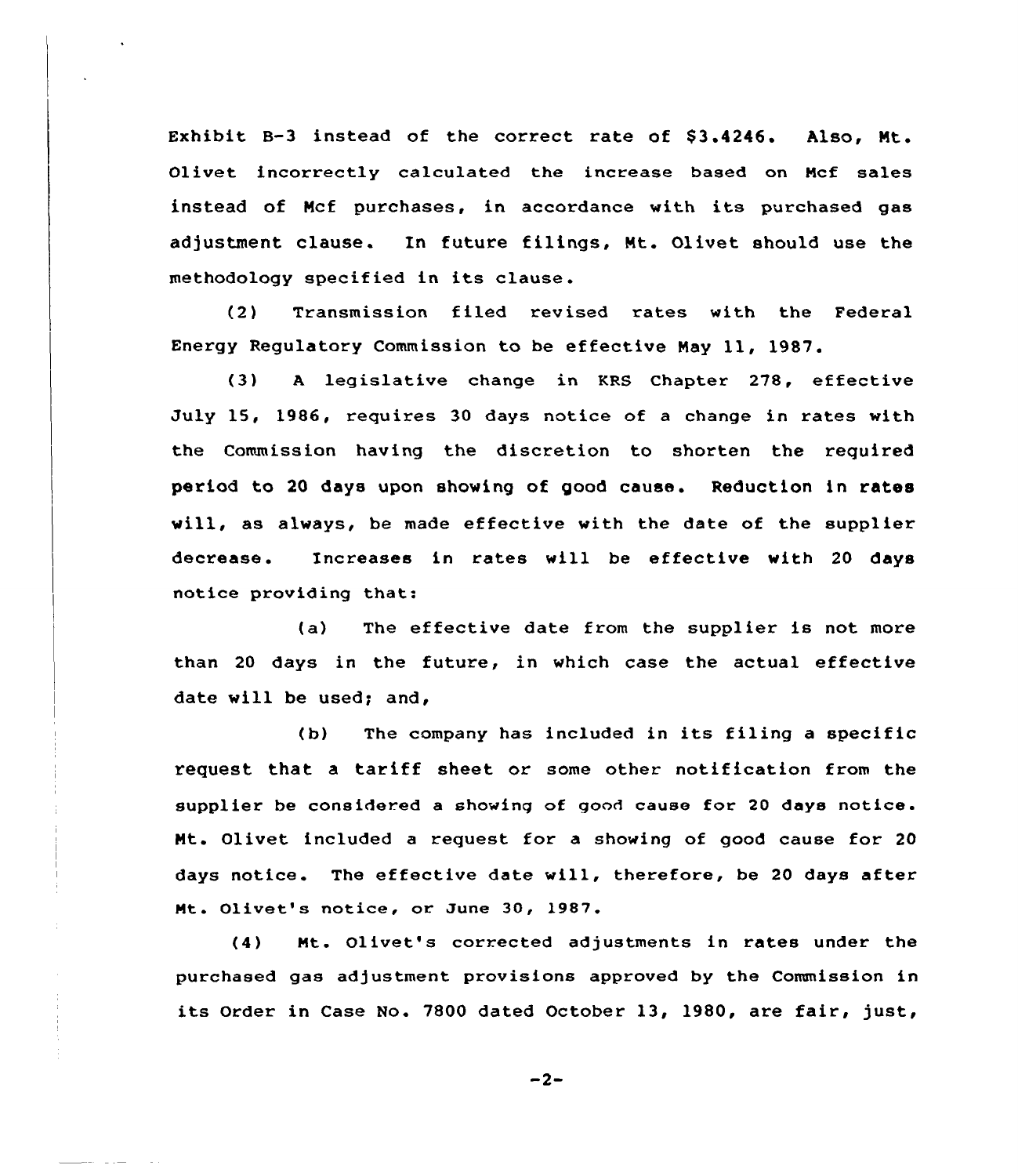and reasonable and in the public interest and should be effective with gas supplied on and after June 30, 1987.

IT IS THEREFORE ORDERED that:

(I) The rates in the Appendix to this order be and they hereby are authorized effective with gas supplied on and after June 30, 1987.

(2) Within 30 days of the date of this Order Nt. Olivet shall file with this Commission its revised tariffs setting out the rates authorized herein.

(3) In future filings, Mt. olivet shall calculate its change in rates based on Mcf purchases instead of sales.

Done at Frankfort, Kentucky, this 23rd day of June, 1987.

PUBLIC SERVICE CONMISS ION

rk D. J**r** .ce Chairman

William omnissione

ATTEST:

Executive Director